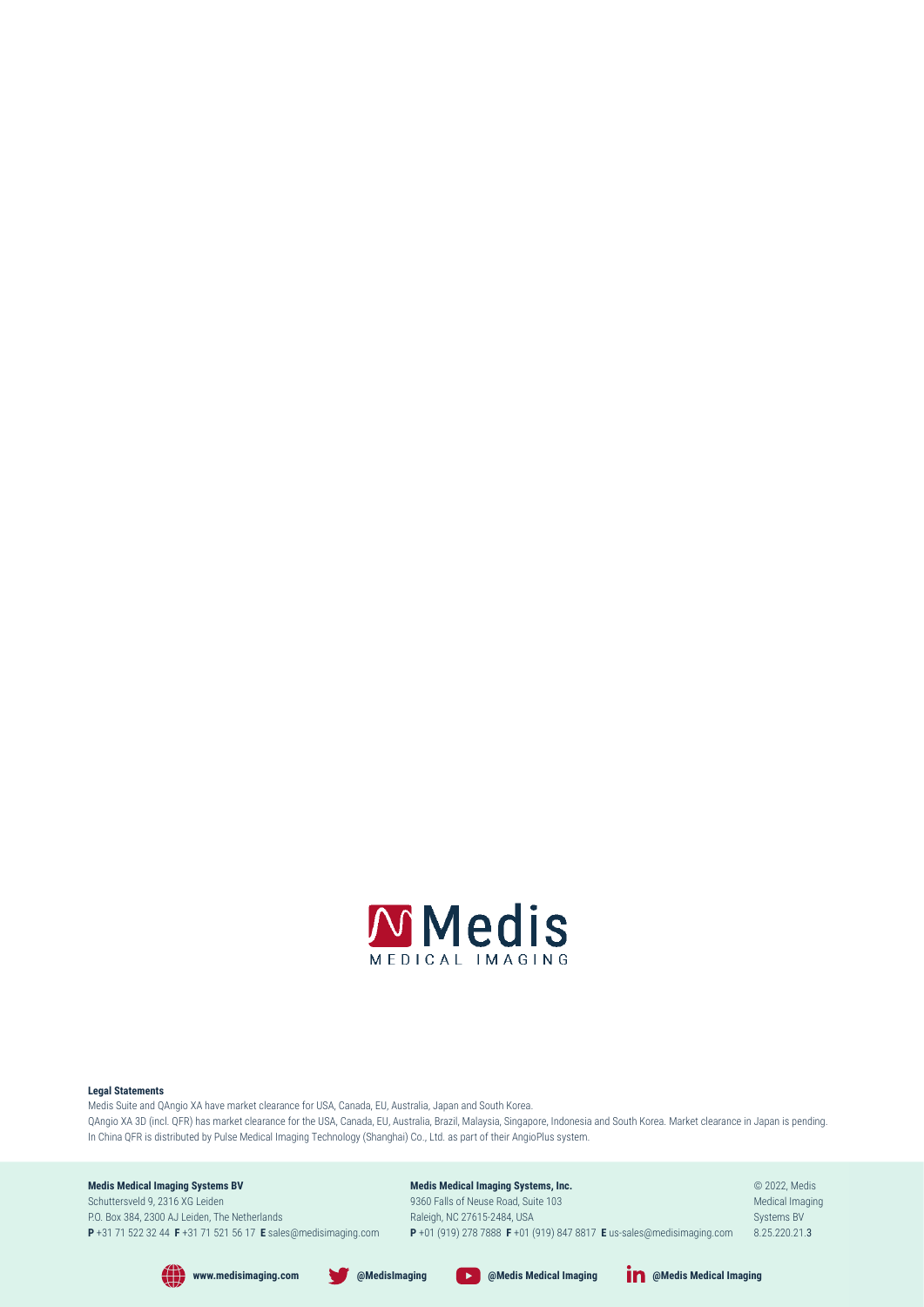

# QFR® 2.1

### **No invasive pressure wire, no adenosine A proven coronary physiology for better clinical decisions**

QFR (Quantitative Flow Ratio, the functional angiography solution of Medis) is based upon the accurate 3D QCA reconstruction and subsequent frame counting for the calculation of the flow velocity of the contrast through the target vessel. This document contains the description of the functionalities of the application and the underlying Medis Suite platform.

#### **PROVEN ACCURACY**

• QFR® is proven to have good correlation and agreement with FFR, by 14.000+ patients and 17.000+ lesions in 150+ peer-reviewed articles

#### **TIME & COST EFFICIENCY**

• No pressure wire, no adenosine, reduces treatment costs and procedure time

#### **USER FRIENDLY**

• Simpler Intuitive workflow, applicable for online and offline usage

## **AI DEEP LEARNING IN MEDIS QFR®**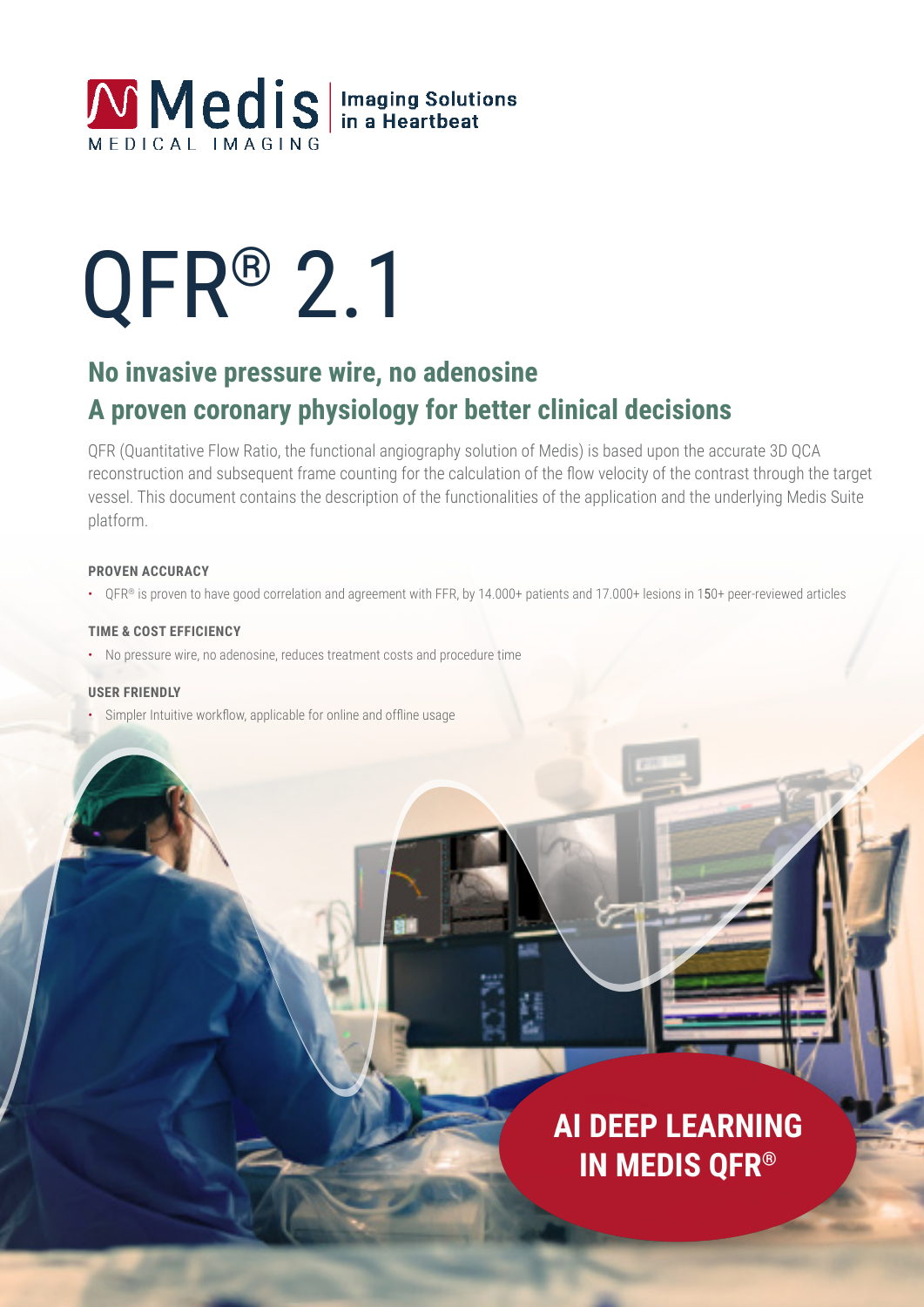## Product Specification Sheet

#### **QFR (POWERED BY QANGIO XA 3D)**

QFR is a proven non-invasive coronary physiology measurement that supports better clinical decisions. Using Artificial Intelligence (AI) in QFR 2.1, QFR has become even simpler and faster.

#### **Proven Accuracy:**

- QFR® is proven by 14.000+ patients and 17.000+ lesions. With 130+ peer-reviewed articles
- In the FAVOR II Eu/Jp study, a good correlation and agreement between QFR® and FFR was observed
- In the FAVOR III China study, QFR® is proven to reduce relative risk of MACE by 34% compared with the angio-guided method. (5.5% vs 8.8%)

#### **Time & Cost Efficiency:**

- Offers physiological assessment in <5 minutes
- No need for invasive medical device/drug

#### **User Friendly:**

- Only 2 angiograms input needed
- Compatible with data from various vendors
- Can be used pre-, during, post- PCI

#### **QFR ANALYSIS WORKFLOW**

#### **Image Acquisition:**

- Acquisition aid upon app start-up to guide the user in the acquisition of good views for the QFR analysis
- Acquisition guide suggesting optimal viewing angle for the second acquisition in online situations
- Efficient pre-selection of angiographic series, showing only series being 25 degrees apart
- Automated optimal viewing angles calculation

#### **Image Analysis:**

- Offset correction to match the same vessel point on the 2 angiograms
- Improved automatic contour detection, especially on low dose images
- Automated 3D reconstruction of the arterial contours and 3D lesion quantification
- Enhanced Automatic Frame Counting workflow to calculate the flow velocity
- Automated Lesion foreshortening calculation for the original 2D projections and the 3D views

#### **3D QCA Analysis Results:**

- Results of the 3 most severe lesions are automatically shown and additional user-defined regions of interest can be added
- Lumen and plaque statistics:
	- Severity of stenosis (diameter and area)
	- Minimum lumen diameter (MLD)
	- Proximal and distal minimum and maximum diameters (at P- and D-marker positions)
	- Display of 3D reference volume along the entire segment
	- Lesion length
	- Bending angle
	- Five optimal views with minimum lesion foreshortening

#### **QFR Analysis Results:**

- QFR "pull-back" curve along the coronary segment for visual identification of pressure drops
- QFR values along the entire analyzed vessel segment calculated from 3D QCA according to 3 different flow velocity models:
	- Fixed flow velocity: fixed flow QFR
	- Basal flow without hyperemia using contrast frame count: basal QFR
	- With a separate research license: Adenosine-induced maximum hyperemia using contrast frame count: hyperemic QFR
- Two different QFR indices along the analyzed coronary segment:
	- Vessel QFR: The QFR value at the distal location of the analyzed vessel segment
	- Δ (delta) QFR: The percentual pressure drop over the selected lesion alone